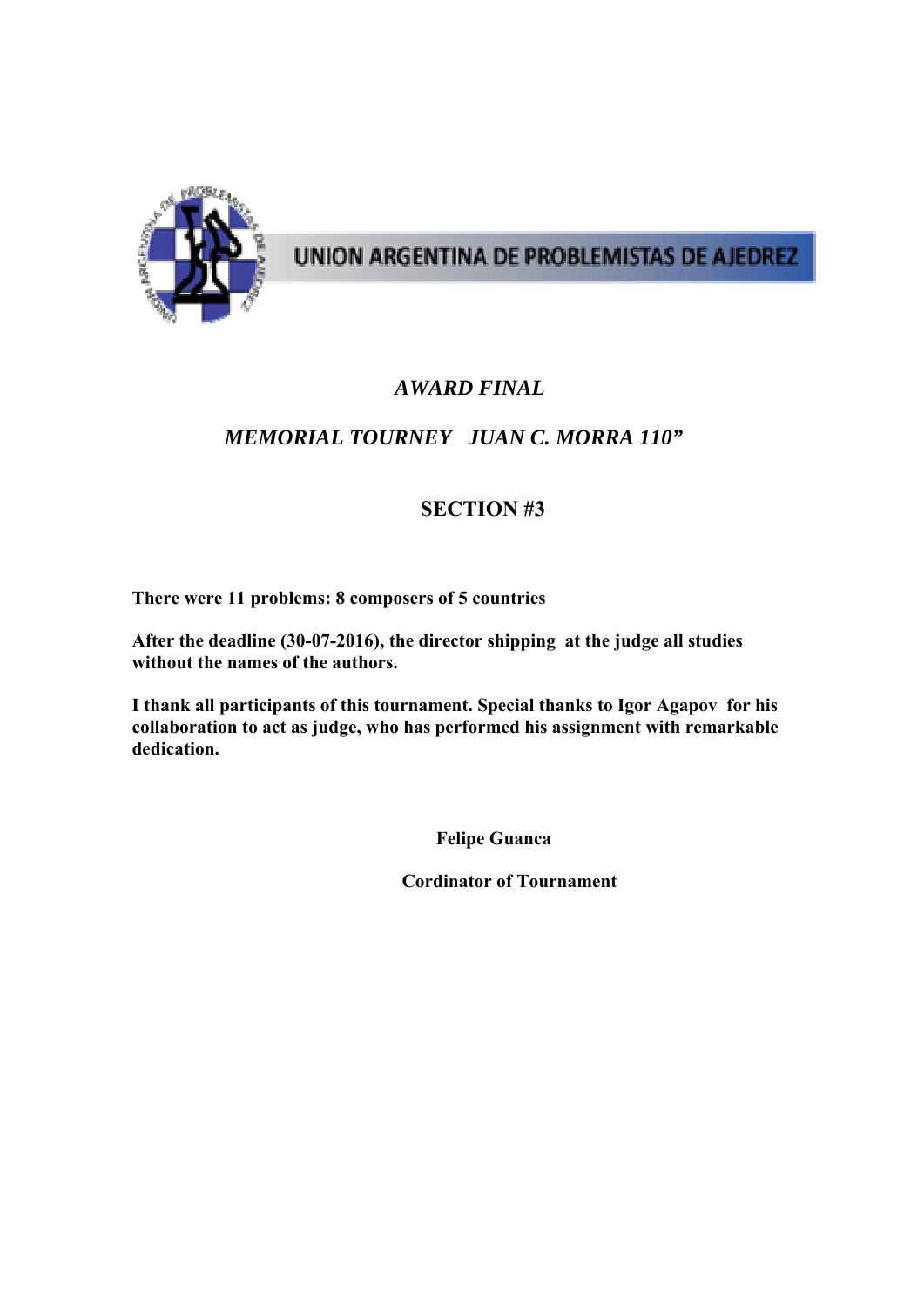

 **2. ... Rd1 3. Nd7# 2. ... Bd4 3. Qxd4# 1. ... Rc4 2. Rd6 - 3. Nd7# 1. ... Be3 2. Kb7 - 3. Rxc6# 1. ... Bd4 2. fxg5 - 3. Qd6# 2. ... Be5 3. Qxe5#** 

#### **1. ... Bxh2 2. Nd7+ Kd5 3. Rd6#**

.

Логический стиль. Основные планы белых: 1.Kb7? - 2.R:c6#, 1...e3! и 1.Rd6? - 2.Sd7#, 1...a:b3/S:b3! После хорошего вступления: **1.Qh2!** - возникает тихая угроза **2.Qh8! - 3.Qf8#**. Идейные варианты: **1...Rc4 2.Rd6! - 3.Sd7#**, **1...Be3 2.Kb7! - 3.R:c6#**. Дополнительная игра: **1...d2 2.Q:d2 - 3.Sd7/Qd6#**, **2...a:b3**/S**:b3 3.Qd6#**, **2...Rd1 3.Sd7#**, 2...Bd4 3.Q:d4#, **1...Bd4 2.f:g5 - 3.Qd6#**, 2...Be5 3.Q:e5#, **1...B:h2 2.Sd7+ Kd5 3.Rd6#**. Снижает впечатление двойное (дуальное) опровержение главного плана (1.Rd6? a:b3/S:b3!), но эта задача - лучшая в конкурсе, а потому и призовое отличие.

**Estilo lógico. Planes básicos para el blanco: Después de una buena entrada: 1.Qh2! - Hay una 2.Qh8 amenaza silenciosa! - 3.Qf8 #. Opciones ideológicas: y Juego adicional- Reduce la apariencia de doble refutación (doble) del plan maestro (1.Rd6? a:b3/S:b3!), pero el problema es - el mejor de la competencia**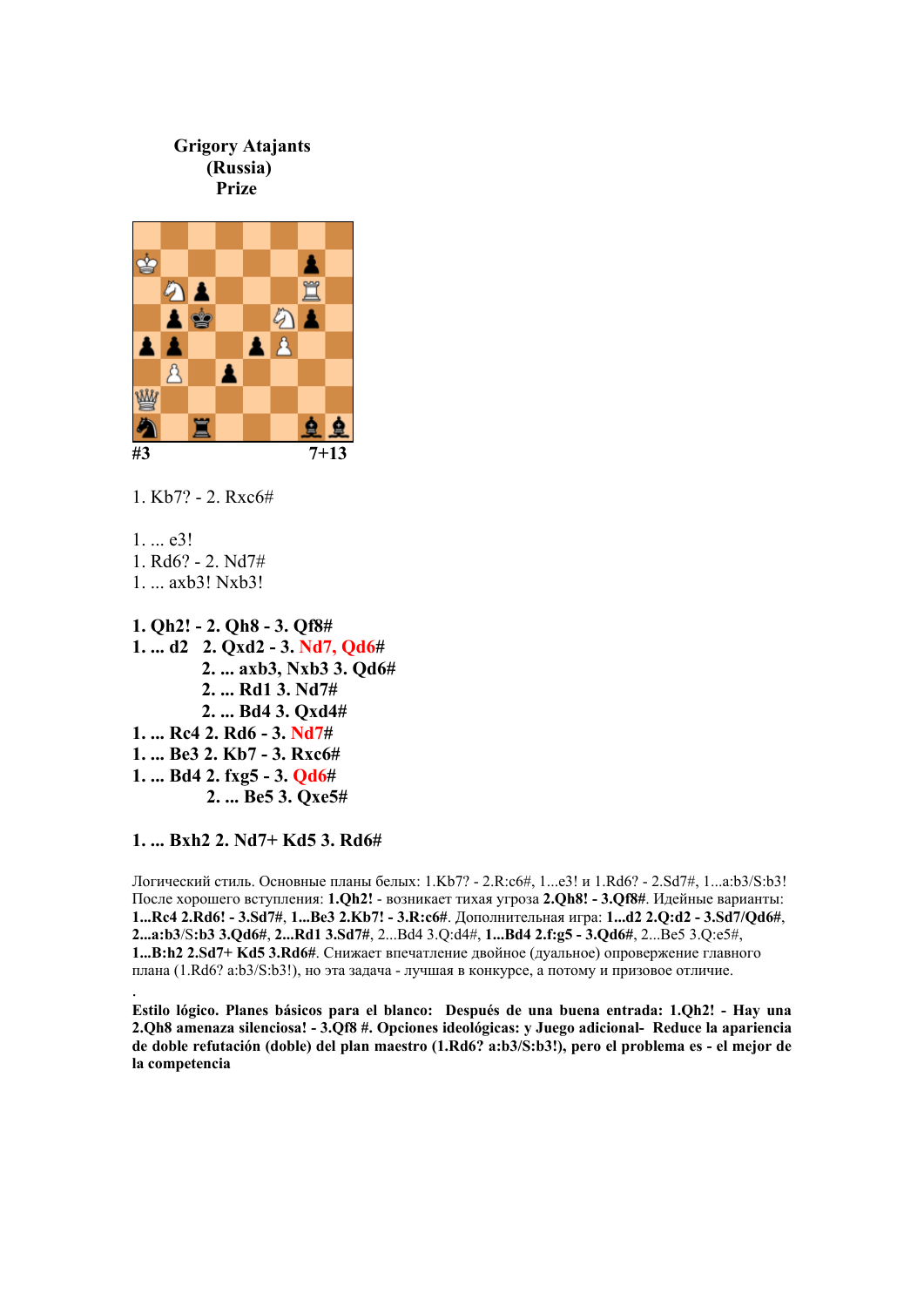## **Leonid Lyubashevsky & Leonid Makaronez**



**1.Ne7! threat: 2.Nf5 + e6xf5 3.Qd5 #** 

- **1...Qf2 2.Bc2! threat: 3.Qc3 #**
- **1...Ra5 2.Qc2! threat: 3.Nc6# 2...Rc5 3.Qd3#**

**1...g6 2.Bd5! threat: 3.Qc3(с4) # 2...e6xd5 3.Qd5 #** 

**1...Qf3 2.Qc3 Ke4 3.Qc4 #** 

**1...Qg6 2.f2xe3 Be3 3.Be3#**

Задача с элементами логики. После: **1.Se7! -** грозит **2.Sf5 + e:f5 3.Qd5#**. Теперь не проходит сразу 2.Qc2? из-за 2...R:b6! Наиболее интересен вариант с мотивами римской темой: **1...Ra5 2.Qc2! - 3.Sc6#**, **2...Rc5 3.Qd3#**. Остальные варианты основаны на разных ослабляющих эффектах: **1...Q:f2**(Qf4,Qg5) **2.Bc2! - 3.Qc3#**, **1...g6 2.Bd5! - 3.Qc3**(Qс4)**#**, 2...e:d5 3.Q:d5#, **1...Qf3 2.Qc3+ K:e4 3.Qc4#**, **1...Qg6**(Qg4) **2.f:e3+ B:e3 3.B:e3#**.

**Un problema con los elementos lógicos La opción más interesante con los motivos del estilo romano: 1 ... 2.Qc2 Ra5! El resto de las opciones basadas en diferentes efectos debilitadores**